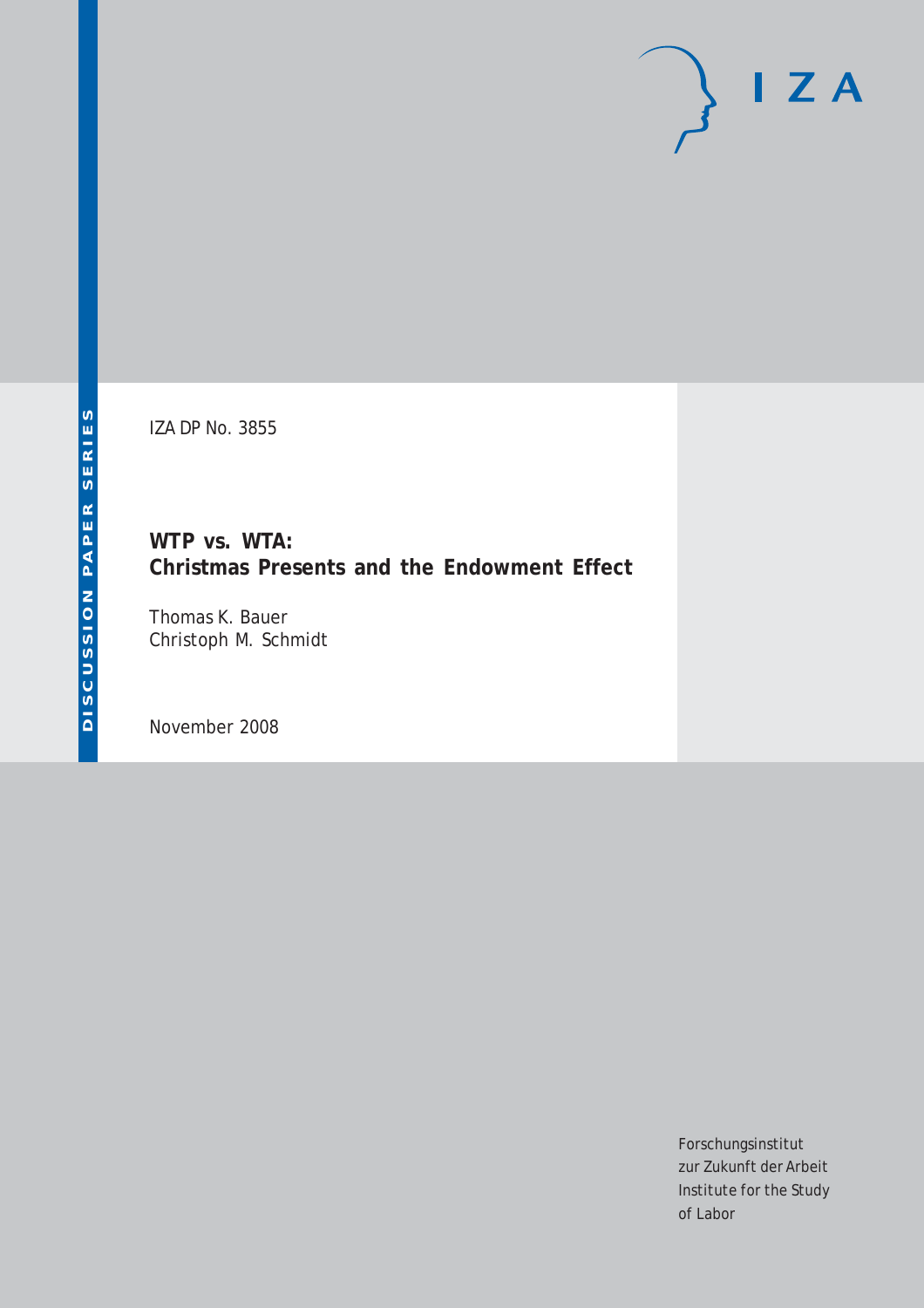# **WTP vs. WTA: Christmas Presents and the Endowment Effect**

#### **Thomas K. Bauer**

*RWI Essen, Ruhr-Universität Bochum and IZA* 

#### **Christoph M. Schmidt**

*RWI Essen, Ruhr-Universität Bochum, CEPR and IZA* 

Discussion Paper No. 3855 November 2008

IZA

P.O. Box 7240 53072 Bonn Germany

Phone: +49-228-3894-0 Fax: +49-228-3894-180 E-mail: [iza@iza.org](mailto:iza@iza.org)

Any opinions expressed here are those of the author(s) and not those of IZA. Research published in this series may include views on policy, but the institute itself takes no institutional policy positions.

The Institute for the Study of Labor (IZA) in Bonn is a local and virtual international research center and a place of communication between science, politics and business. IZA is an independent nonprofit organization supported by Deutsche Post World Net. The center is associated with the University of Bonn and offers a stimulating research environment through its international network, workshops and conferences, data service, project support, research visits and doctoral program. IZA engages in (i) original and internationally competitive research in all fields of labor economics, (ii) development of policy concepts, and (iii) dissemination of research results and concepts to the interested public.

IZA Discussion Papers often represent preliminary work and are circulated to encourage discussion. Citation of such a paper should account for its provisional character. A revised version may be available directly from the author.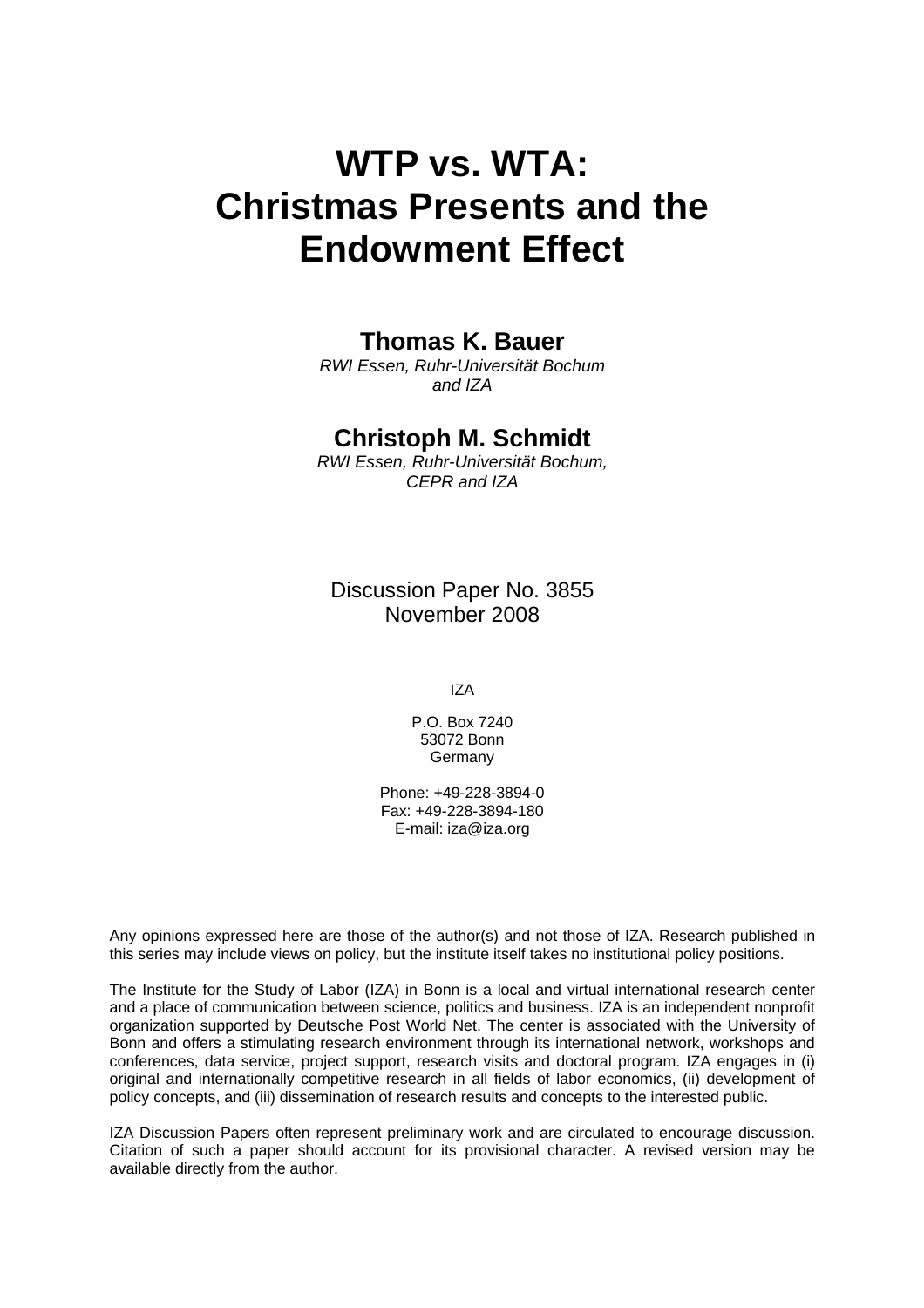IZA Discussion Paper No. 3855 November 2008

## **ABSTRACT**

#### **WTP vs. WTA: Christmas Presents and the Endowment Effect**

Using data on the valuation of Christmas gifts received by students in different fields at a German university, we investigate whether the endowment effect differs between students of economics and other respondents and whether it varies with the market price of the object under consideration. Our estimation results suggest that economics students have both, a significant lower WTP and WTA, indicating that existing studies on the efficiency loss of holiday gifts and experimental studies on the endowment effect that rely on data from economics students may be biased. The result further indicates that the endowment effect is independent of the market price of the object.

JEL Classification: D01, D49, D61

Keywords: loss aversion, endowment effect, Christmas presents, deadweight loss

Corresponding author:

Thomas K. Bauer RWI Hohenzollernstr. 1-3 D-45128 Essen Germany E-mail: [bauer@rwi-essen.de](mailto:bauer@rwi-essen.de)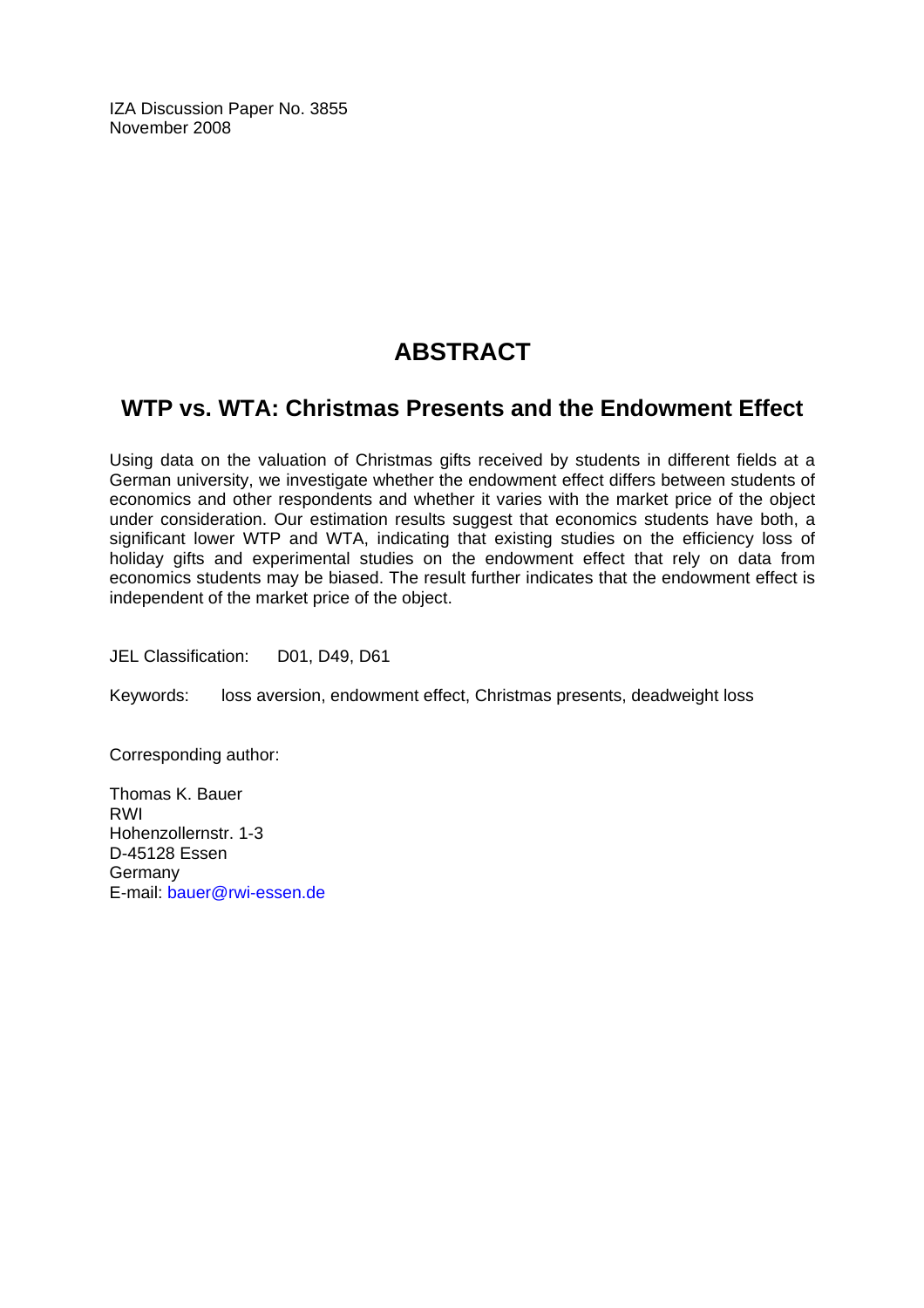#### I. Introduction

Following the seminal contributions by Knetsch and Sinden (1984), Kahneman, Knetsch, and Thaler (1990) and Tversky and Kahneman (1991), numerous experimental studies have shown that individuals demand a substantially higher price to give up an object that they already own, than they would be willing to pay to obtain this object. This phenomenon has first been called endowment effect by Thaler (1980). Several issues in this literature have, however, been hotly debated until today. It has been criticised, for example, that many of the existing studies suffer from experimental deficiencies such as hypothetical payments (List and Shogren, 2002) or that many experiments exclusively use economics students as subjects (Haigh and List, 2005). Related to this observation, List (2003), for example, shows that the endowment effect disappears as soon as the subjects gain experience in a particular market. It is also an open question whether the endowment effect differs between risky and riskless choices. For instance, Gchter et al. (2007) find that endowment effects occur in risky as well as riskless choices, and that they are positively correlated, i.e. individuals who display an endowment effect for risky choices also tend to display such effects for riskless choices.

In this paper we employ information obtained from a survey of students at a German university to analyze two issues that are related to the first and second critique. Following the study by Waldfogel (1993), we use data on the valuation of Christmas gifts to analyze the endowment effect. We asked students in different fields of study to report their Willingness to Pay (WTP) and their Willingness to Accept (WTA) for three of the Christmas gifts they obtained in 2007, allowing us to analyze the endowment effect using survey data rather than experimental data. In particular, we study, whether (i) the endowment effect differs between economic and other students and (ii) it varies with the price of the object.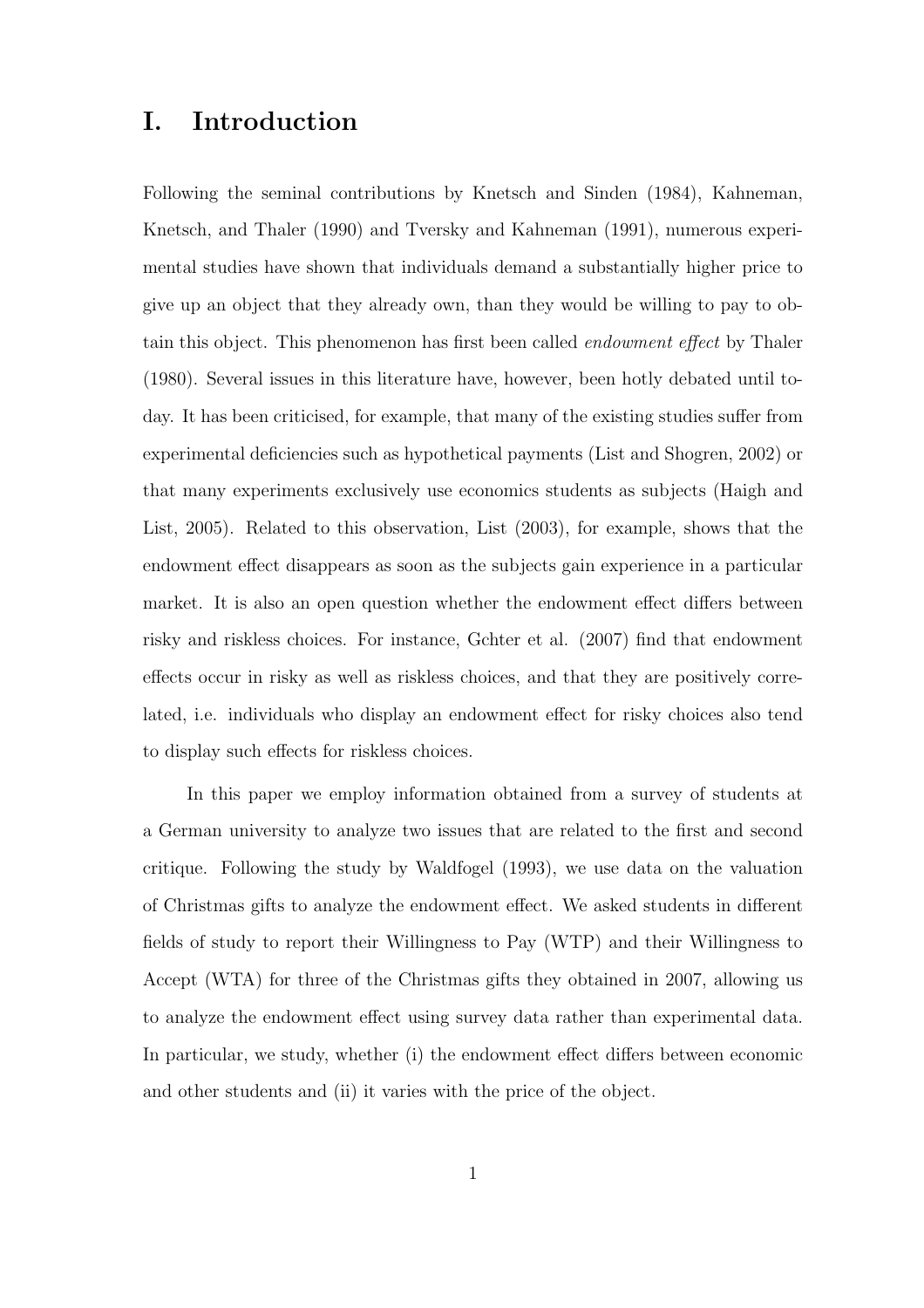### II. Data

Our empirical analysis employs data obtained from a survey of students of different subjects (Biology and Biotechnology, Chemistry and Biochemistry, Law, Medicine, East Asian Studies, Psychology, Social Sciences, Sports, and Economics) conducted between January and March 2008 in selected lectures at the the Ruhr-University in Bochum, Germany. In these lectures we randomly distributed four different versions of a questionnaire. All questionnaires asked for key socioeconomic characteristics of the students and their parents. Furthermore, we asked the students on their valuations and the corresponding market prices of three gifts they received at Christmas in 2007. The four versions of the questionnaire varied with respect to the particular question regarding the valuation of the gifts and in the order of the questions regarding the valuations and market prices.

Concerning the valuation of the gifts, in two versions of our questionnaire we asked the students for their WTP for the gift using the following question

Abstracting from the sentimental value of the gift: If you would not have received the gift, how much would you be willing to pay to obtain it?

In two other versions of the survey, to obtain a measure of their WTA, we asked the students instead

Abstracting the sentimental value of the gift: How much would somebody have to pay you to induce you giving the gift away?

Since the questionnaires further differ in the order of these questions and questions regarding the gifts' market values, we have four variants of the survey at our disposal. In the following empirical analysis we use only those versions of the questionnaire where the estimated market prices are asked first to avoid that this estimation is contaminated by considerations on personal valuations.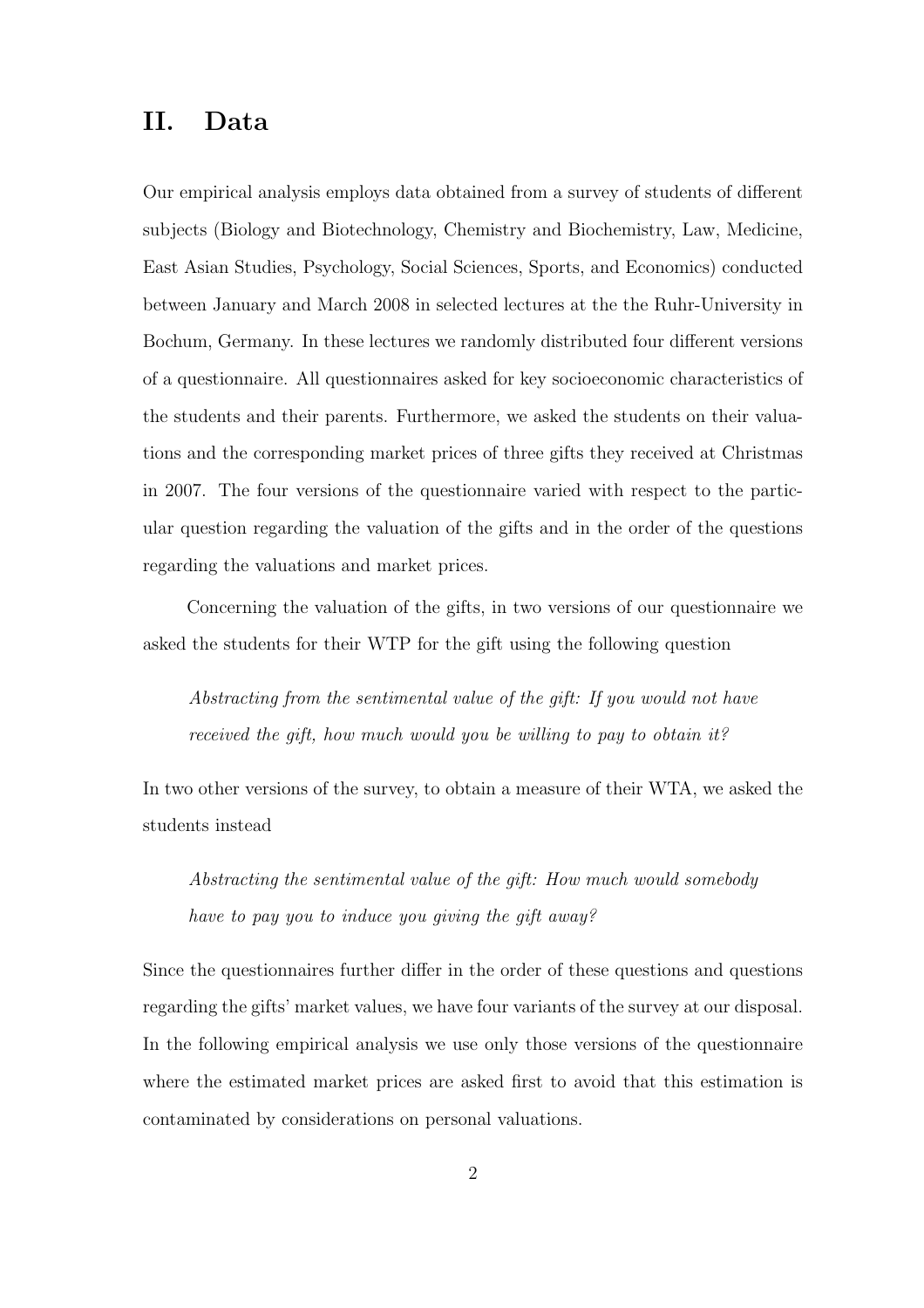After eliminating all observations with missing values on the valuation of the gifts, with obviously unreasonable answers or where students obviously did not abstract from the sentimental value of the gift<sup>1</sup>, observations on  $1,384$  gifts from  $511$ students are available for the empirical analysis. Table 1 provides some descriptive statistics on our sample. Some 65 percent of the students in our sample study economics or business administration, and approximately 44 percent of them are females. On average they are in their fourth semester and are 24 years old..

#### III. Descriptive Analysis: WTP and WTA

The average valuation of the Christmas gifts is reported to be about  $152 \epsilon$  and the average market price is estimated to be about  $142 \epsilon$ . Thus, average figures would imply an efficiency gain of Christmas presents. However, the differences between the valuations of the gifts and their respective market prices obviously depend on whether the students are asked about their WTP or their WTA. Students who were asked about their WTP on average report a valuation that is about 11 percent below the respective market price, suggesting that Christmas presents are associated with a deadweight loss. This results is at the lower bound of the deadweight loss reported by Waldfogel (1993) for the US. Asked about their WTA, however, students on average report valuations that are 18 percent above the respective market prices, implying an efficiency gain of Christmas presents.

Figure 1 reports Kernel density estimates of the distributions of the WTP and WTA (measured as the difference between the log valuation and the log market price) in our sample. It appears that the WTA-distribution stochastically dominates

<sup>&</sup>lt;sup>1</sup>These observations include, for example, a student receiving a well-known castle in the area as a gift or a student receiving a scarf from her boyfriend, who reports its market value at  $12.50 \in$ but supposedly values it at  $100,000 \in$ .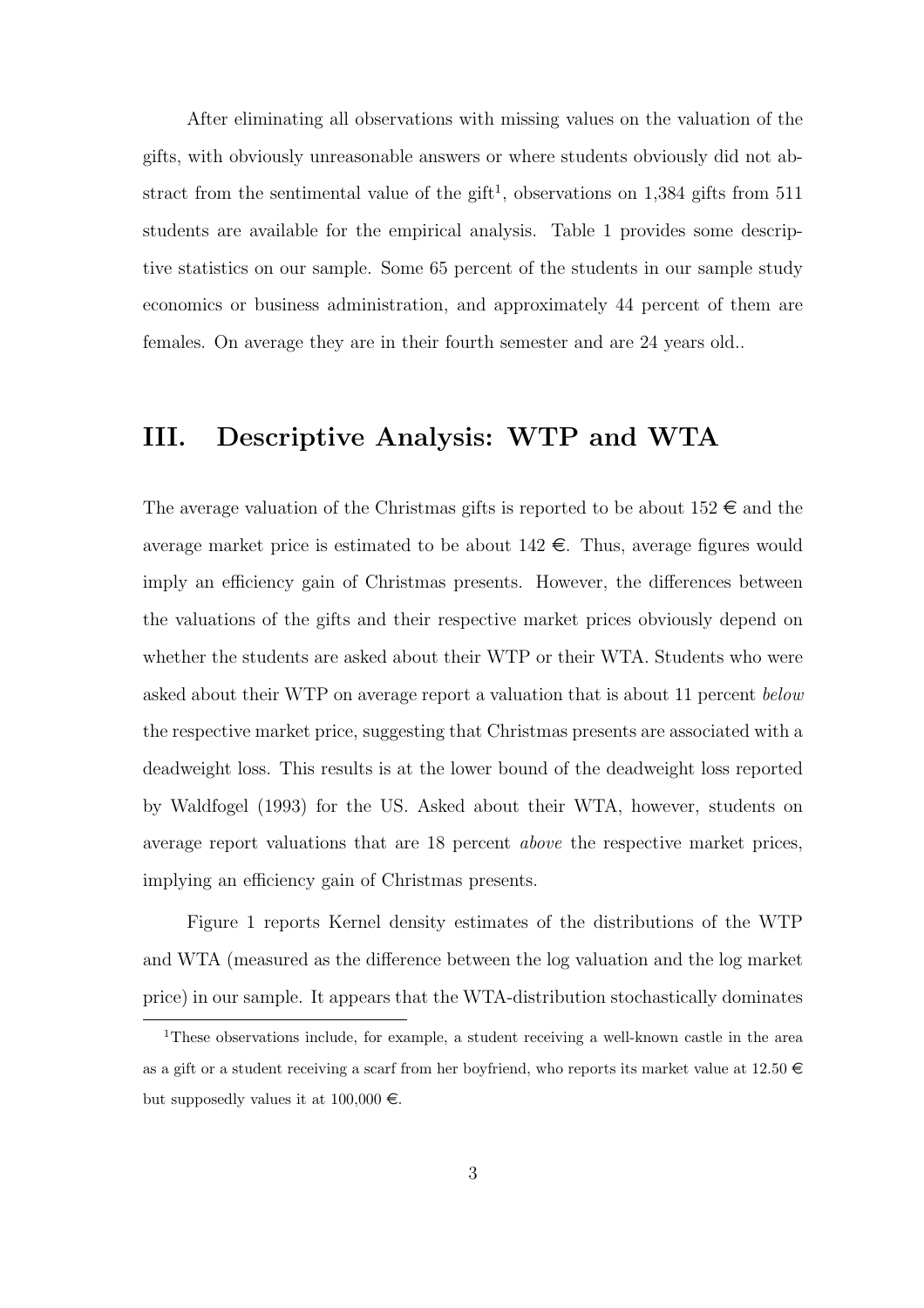the WTP-distribution, indicating that students demand a higher price to sell the gifts than they are willing to spend when faced with the decision to buy the gifts. This difference, which we interpret as endowment effect, will be analyzed in more detail in the following section.

#### IV. Confounding Factors: Estimation Results

Column (1) of Table 2 shows the results of a OLS regression of the model

$$
log(V_{ij}) = \beta_0 + \beta_1 log(P_{ij}) + \beta_2 W T A_j + \varepsilon_{ij}, \qquad (1)
$$

where  $V_{ij}$  denotes the valuation of gift i by student j and  $P_{ij}$  the market value of the gift as reported by the student.  $WTA_j$  is an indicator variable taking the value one if the student is asked about his WTA, and zero otherwise. The standard errors reported in Table 2 have been corrected to take repeated observations of students into account.

The estimated coefficient for  $log(P_{ij})$  implies an elasticity of the valuation with respect to the market value of about 0.95. This elasticity is statistically significant smaller than one, indicating an efficiency loss of Christmas gifts of 5 percent of their market value when students are asked about their WTP. The estimated coefficient of the WTA-dummy, which we interpret as endowment effect, indicates that the valuation of the gift is about  $55$  percent<sup>2</sup> higher when students are asked about their WTA rather than their WTP. To investigate whether the endowment effect varies with the price of the gift, we interact the WTA-dummy with  $log(P_{ij})$ . The estimated coefficient of this interaction variable turns out not to be statistically significant at conventional levels (see column (2) of Table 2), suggesting that the endowment effect is independent of the price of the gift.

<sup>&</sup>lt;sup>2</sup>Calculated as  $100 \times (e^{\beta_0} - 1)$ .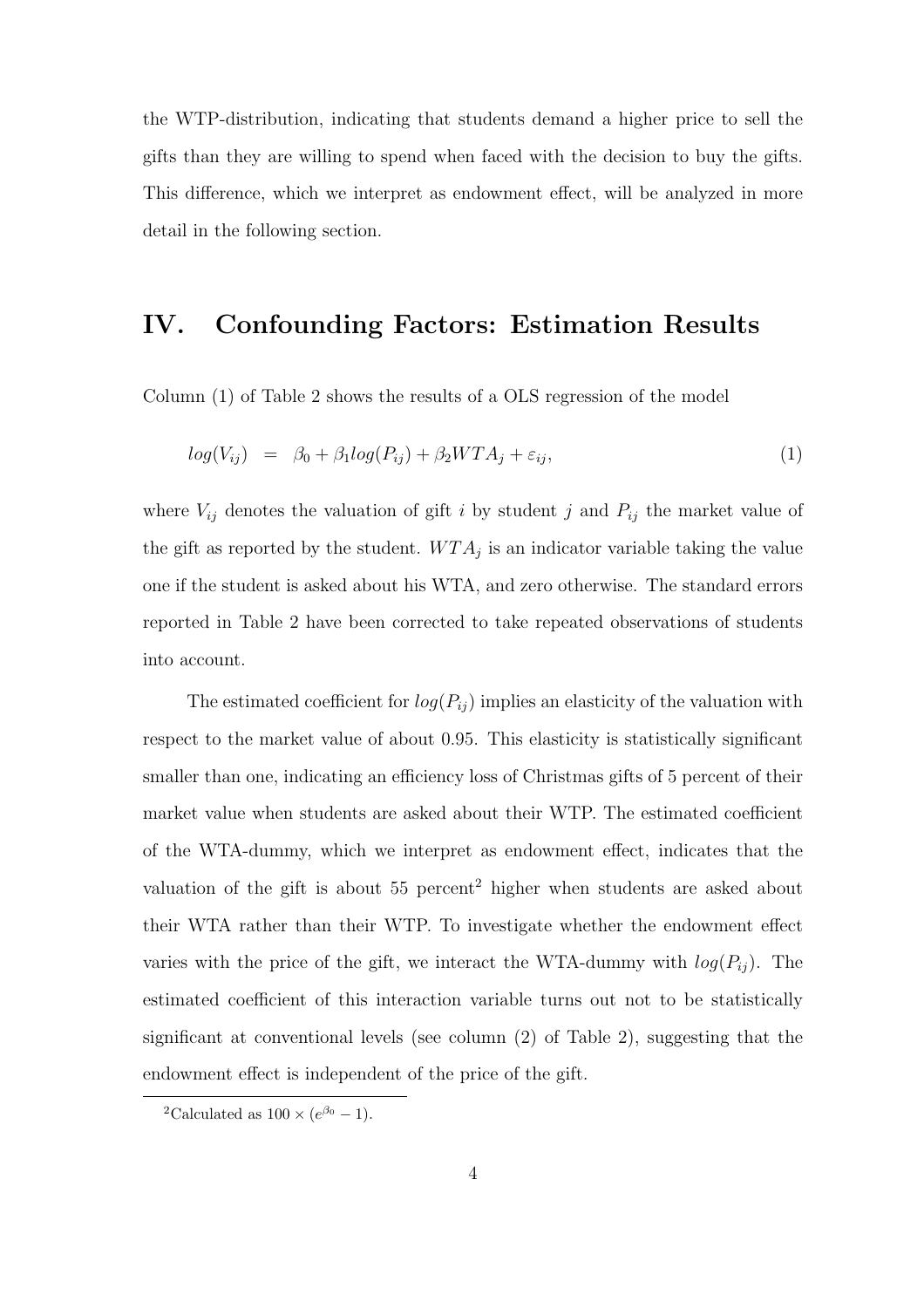In Column (3) of Table 2 we add a dummy variable to the specification, indicating whether a student is enrolled for Economics or Business Administration, as well as a variable indicating the number of semesters the student has already studied the particular subject at the time of the survey. The estimation results indicate that economics students display a significantly lower WTP and WTA than students of other subjects. This discrepancy is particularly pronounced for the WTA. These results indicate that studies that concentrate on economics students may underestimate the efficiency loss of Christmas presents as well as the endowment effect. It also corroborates the results of List (2003) that respondents with a better comprehension of the respective markets display smaller endowment effects.

In the last column of Table 2 we added several dummy variables indicating the relationship between the donor and the recipient of the gift. The results (not reported in the table) suggest, in line with the literature (e.g. Waldfogel, 1993) that gifts by grandparents and other relatives enjoy a lower appreciation. This has been interpreted as a reflection of their limited information on the preferences of the recipient. Therefore, the efficiency loss of Christmas presents could be expected to increase with the emotional distance between donor and recipient. However, there is now obvious reason why the endowment effect should also vary with this distance. The estimation results indeed suggest that the WTA is only significantly lower for gifts given by the parents. Corroborating this result, F-tests suggest that the group of dummy variables indicating this relationship is jointly statistically significant for the WTP, but not for the WTA.

#### V. Conclusion

We use information on the WTP and the WTA for Christmas presents received by students of a German university to test whether the endowment effect (i) varies with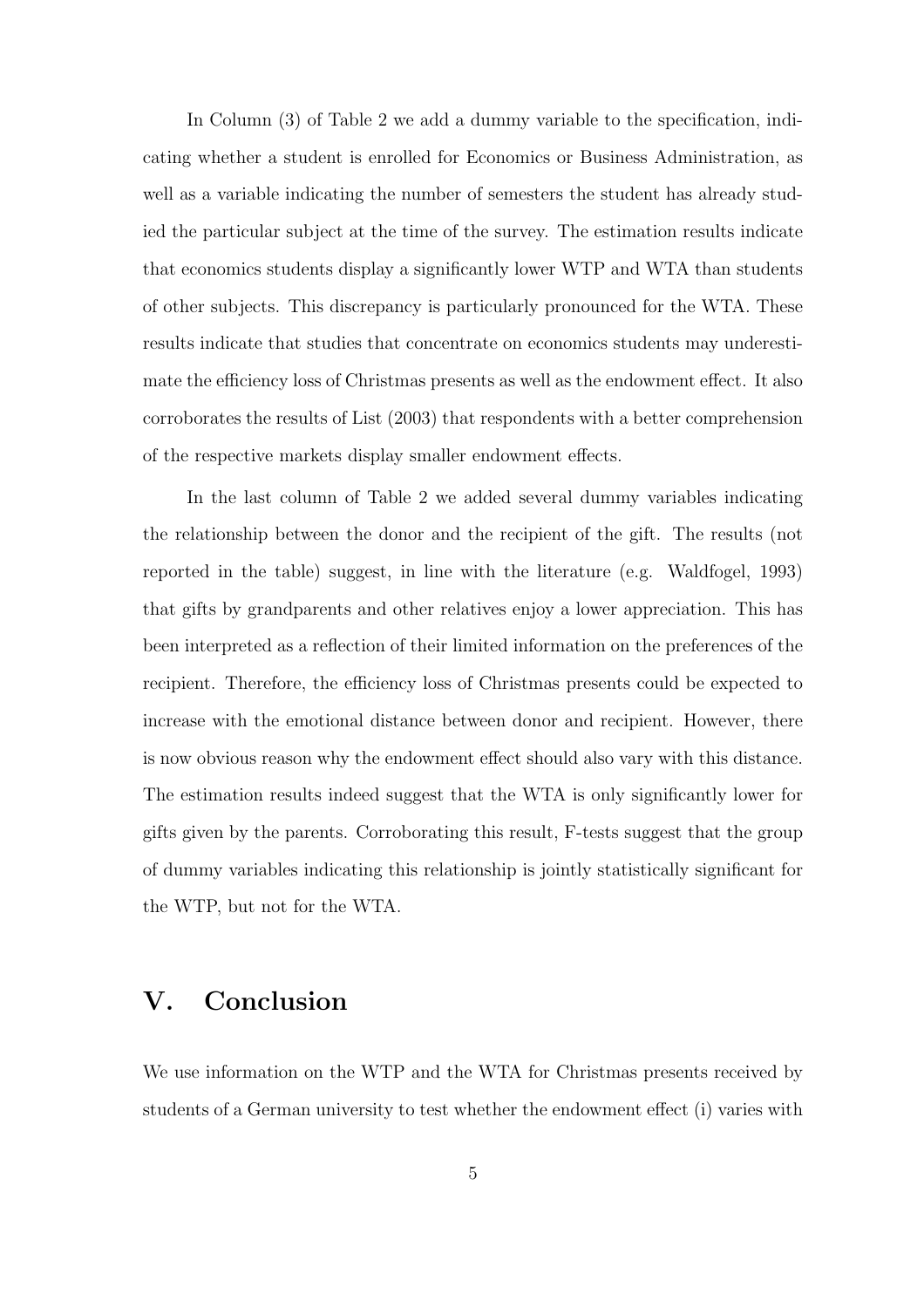the price of the object, (ii) is different for economic students if compared to students of other subjects. The estimation results indicate that the endowment effect is independent of the price of the object. We further find that economics students display both, a significant lower WTP and a significant lower WTA. This result suggests that studies on the efficiency loss of holiday gifts and experimental studies on the endowment effect using only economics students as subjects may be biased. It may further be interpreted as evidence that respondents with a better comprehension of the respective markets display smaller endowment effects. Finally our results suggest that the efficiency loss of Christmas presents is highest for gifts from grandparents and other relatives, while the discrepancy between WTP and WTA does not vary significantly with the type of giver, indicating that the endowment effect is independent of the emotional distance between the donor and the recipient.

#### References

Gächter, Simon, Eric J. Johnson, and Andreas Herrmann (2007): Individual-Level Loss Aversion in Riskless and Risky Choices. IZA Discussion Paper No. 2961, IZA, Bonn.

Haigh, Michael S., and John A. List (2005): Do professional traders exhibit myopic loss aversion? An experimental analysis. Journal of Finance, 60, 523-534.

Kahneman, Daniel, Jack L. Knetsch and Richard Thaler (1990): Experimental Tests of the Endowment Effect and the Coase Theorem. Journal of Political Economy, 98(6), 1325-1348.

Knetsch, Jack L., and J. A. Sinden (1984): Willingness to Pay and Compensation Demanded: Experimental Evidence of an Unexpected Disparity in Measures of Value. Quarterly Journal of Economics, 99, 507-521.

List, John A., and Jason F. Shogren (1998): The Deadweight Loss of Christmas: Comment. American Economic Review, 88, 1350-1355.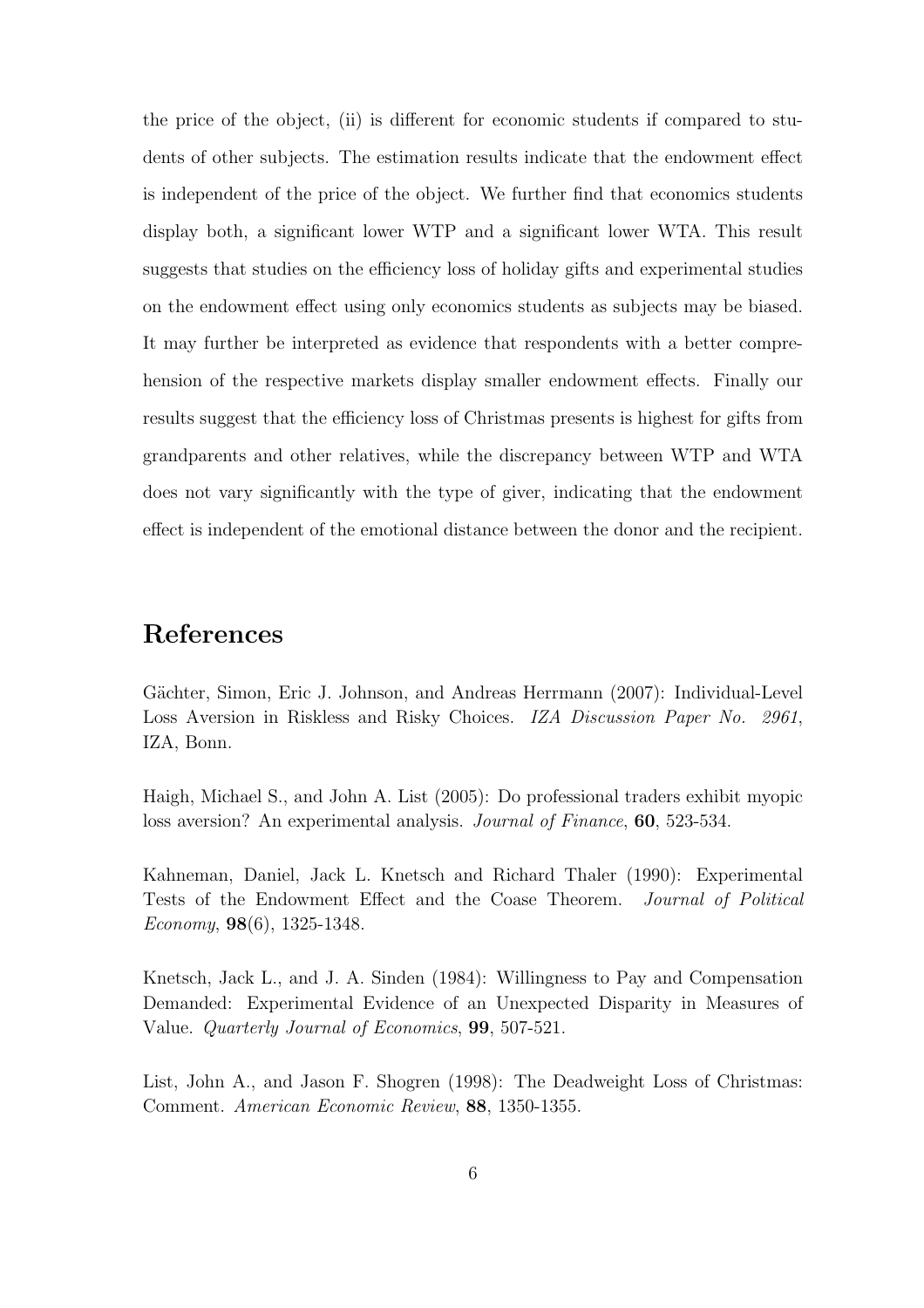List, John A., and Jason F. Shogren (2002): Calibration of Willigness-to-Accept. Journal of Environmental Economics and Management, 43(2), 219-233.

Thaler, Richard (1980): Towards a Positive Theory of Consumer Choice. Journal of Economic Behavior and Organization, 1, 39-60.

Tversky, Amos, and Daniel Kahneman (1991): Loss Aversion and Riskless Coice: A Reference Dependent Moodel. Quarterly Journal of Economics, 106(4), 1039-1061.

Waldfogel, Joel (1993): The Deadweight Loss of Christmas. American Economic Review, 83, 1328-1336.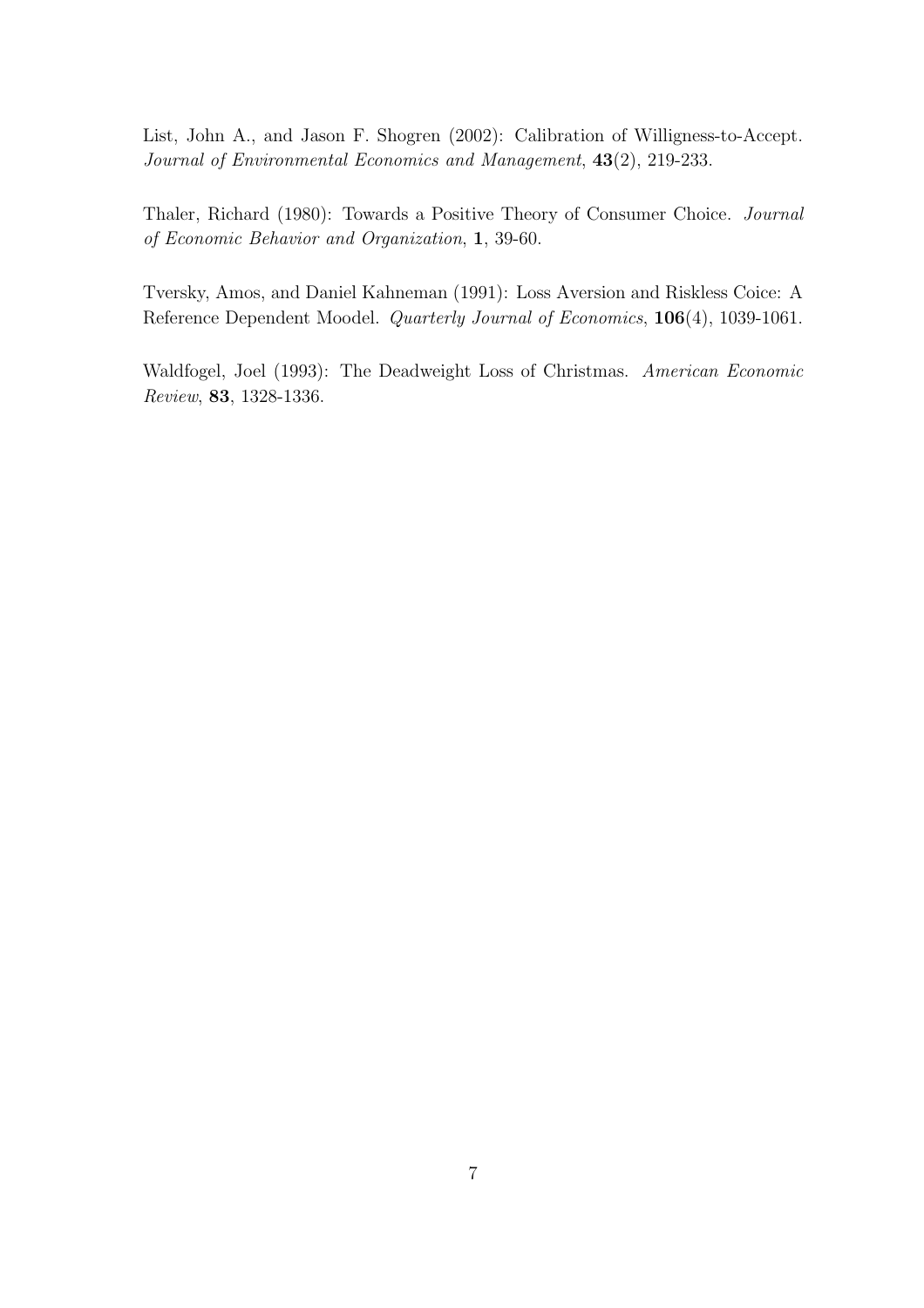

Figure 1: Kernel Density Estimates of WTP and WTA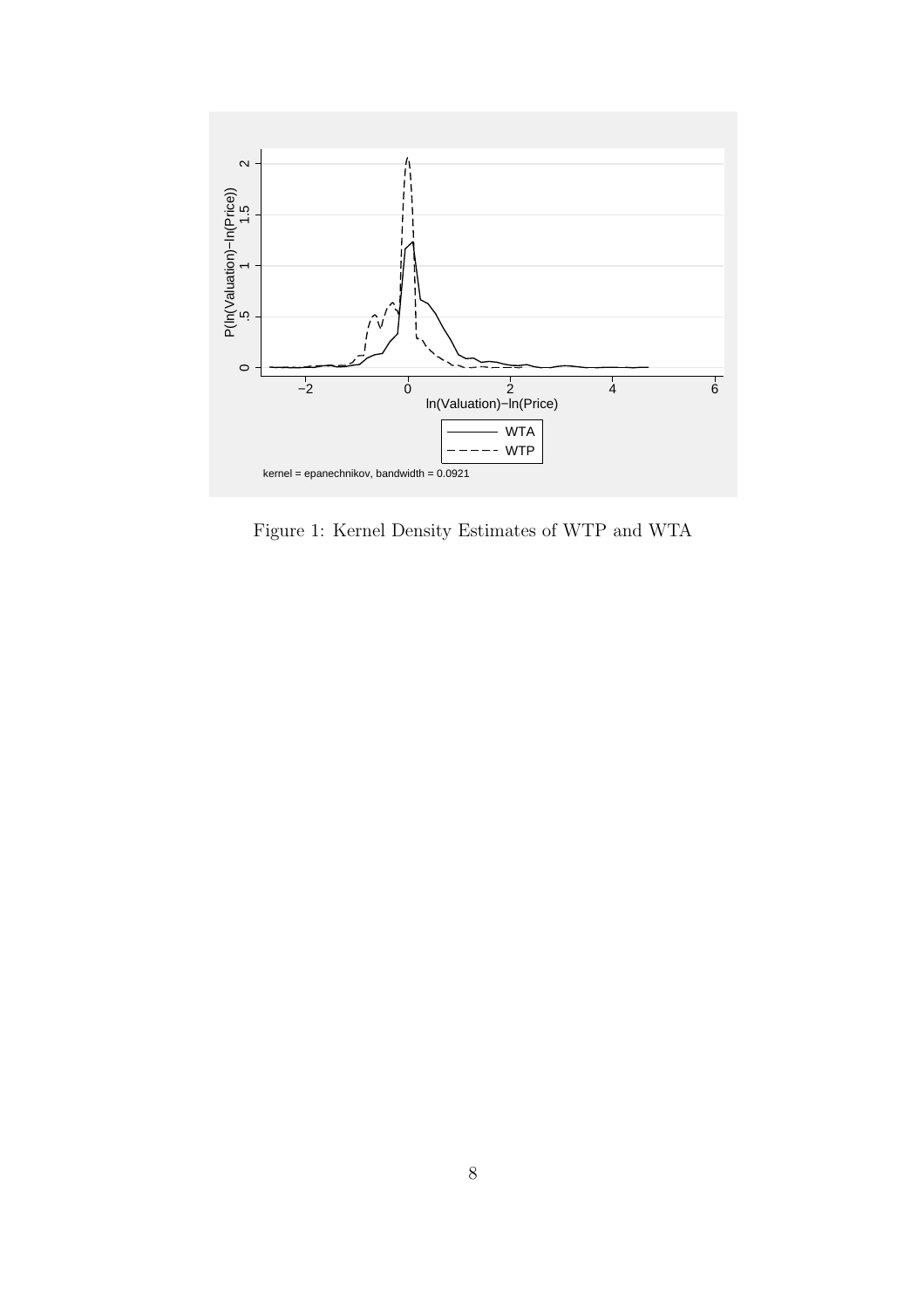| Variable          | Total    | ${\rm WTP}$ | <b>WTA</b> |
|-------------------|----------|-------------|------------|
| Value             | 152.461  | 93.005      | 211.574    |
|                   | (802.02) | (333.16)    | (1083.46)  |
| Price             | 142.217  | 104.558     | 179.659    |
|                   | (798.27) | (336.70)    | (1078.64)  |
| Age               | 23.556   | 23.640      | 23.472     |
|                   | (3.02)   | (3.48)      | (2.47)     |
| Female            | 0.443    | 0.470       | 0.416      |
|                   | (0.50)   | (0.50)      | (0.49)     |
| Economics Student | 0.645    | 0.630       | 0.660      |
|                   | (0.48)   | (0.49)      | (0.48)     |
| Semesters         | 3.637    | 3.576       | 3.697      |
|                   | (3.09)   | (3.13)      | (3.05)     |
| Observations      | 1,384    | 690         | 694        |
| Persons           | 511      | 251         | 255        |

Table 1: Descriptive Statistics

Notes: Standard deviations in parentheses.